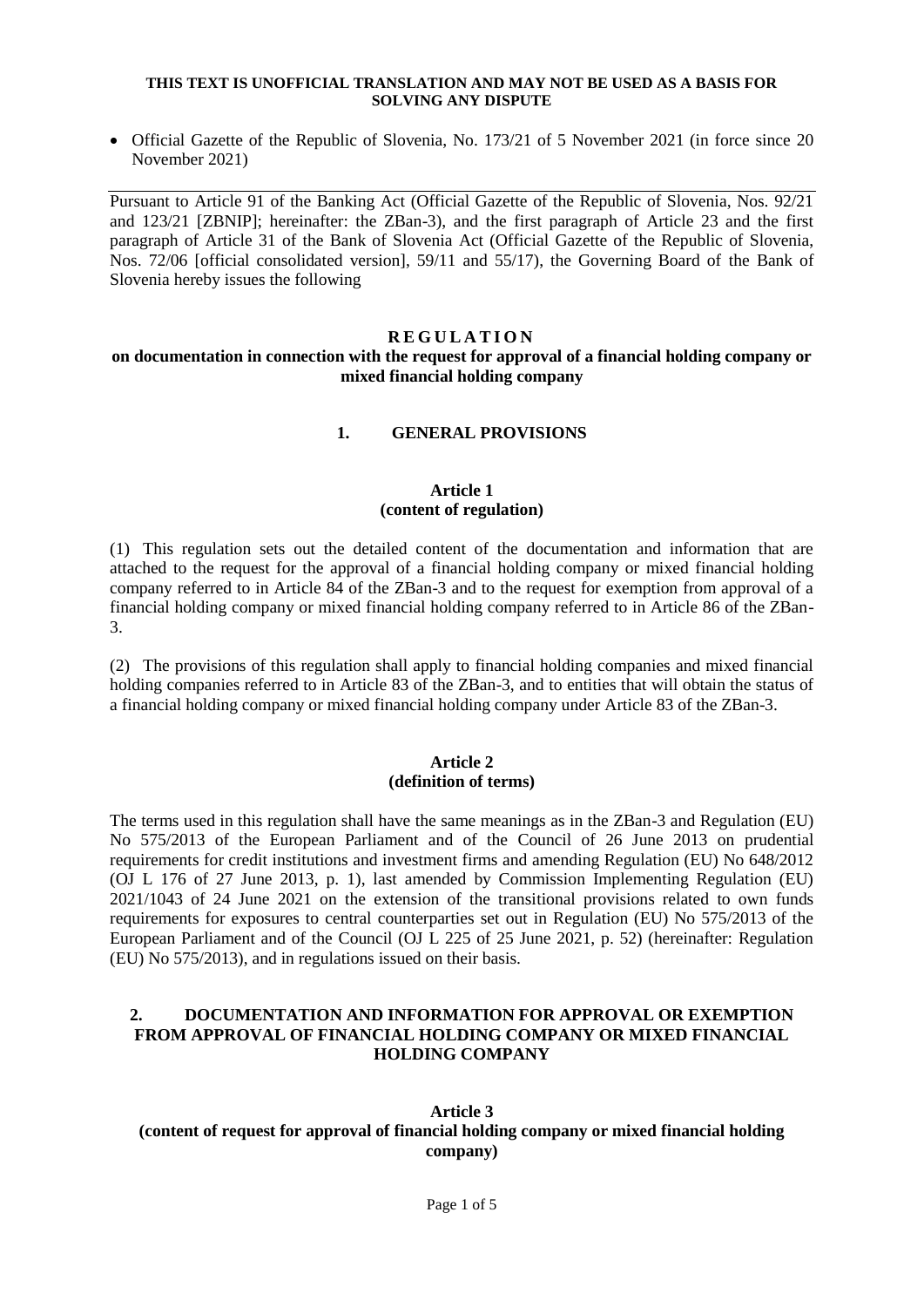(1) For the purposes of point 1 of the second paragraph of Article 84 of the ZBan-3, a request for the approval of a financial holding company or mixed financial holding company shall contain the following documentation and information:

1. details of the latest organisational structure of the group of which the financial holding company or mixed financial holding company is a part, in the form of an organogram, with a clear indication of the parent entities and subsidiaries, and a clear illustration of the links between entities in the group from direct and indirect holdings of capital and voting rights, or the other ways in which entities are linked;

2. for subsidiary credit institutions, an indication in a separate table of the name of each subsidiary credit institution, the country and location of its registered office, its total asset value on an individual basis as at the end of the previous year and its competent authority; and

3. for other subsidiaries, an indication in a separate table of the name of each subsidiary, the country and location of its registered office, its total asset value on an individual basis as at the end of the previous year, the type of business activity that it pursues, and, where appropriate, its competent authority.

(2) For the purposes of point 2 of the second paragraph of Article 84 of the ZBan-3, a request for the approval of a financial holding company or mixed financial holding company shall contain information on the identity of at least two persons effectively directing the financial holding company or mixed financial holding company, including documentation in connection with them and other evidence of compliance with the requirements set out in Article 40 of the ZBan-3.

(3) For the purposes of point 3 of the second paragraph of Article 84 of the ZBan-3, a request for the approval of a financial holding company or mixed financial holding company shall contain the following documentation and information:

1. an indication of the shareholders or members who have acquired or will acquire a qualifying holding in the subsidiary bank, including the amount of the relevant holding as at the final day of the month before the lodging of the request for the approval of the financial holding company or mixed financial holding company, or, when there are no qualifying holdings, a list of the bank's 20 largest shareholders and the amount of their holdings in the bank as at the final day of the month before the lodging of the request for the approval of the financial holding company or mixed financial holding company;

2. for shareholders or members who have acquired or will acquire a qualifying holding in the subsidiary bank, an indication of the authorisation to acquire a qualifying holding in the subsidiary bank or a reference to the request for the authorisation to acquire a qualifying holding in the bank; and

3. an indication of the persons who have a close link to the subsidiary bank, with a description of those links, as at the final day of the month before the lodging of the request for the approval of the financial holding company or mixed financial holding company.

(4) For the purposes of point 4 of the second paragraph of Article 84 of the ZBan-3, a request for the approval of a financial holding company or mixed financial holding company shall contain a description of the internal organisational structure and distribution of tasks within the group for compliance with the requirements under the ZBan-3 or Directive 2013/36/EU of the European Parliament and of the Council of 26 June 2013 on access to the activity of credit institutions and the prudential supervision of credit institutions and investment firms, amending Directive 2002/87/EC and repealing Directives 2006/48/EC and 2006/49/EC (OJ L 176 of 27 June 2012, p. 338), last amended by Directive (EU) 2021/338 of the European Parliament and of the Council of 16 February 2021 amending Directive 2014/65/EU as regards information requirements, product governance and position limits, and Directives 2013/36/EU and (EU) 2019/878 as regards their application to investment firms, to help the recovery from the COVID-19 crisis (OJ L 68 of 26 February 2021, p. 14) (hereinafter: Directive 2013/36/EU), and Regulation (EU) No 575/2013, including the role, position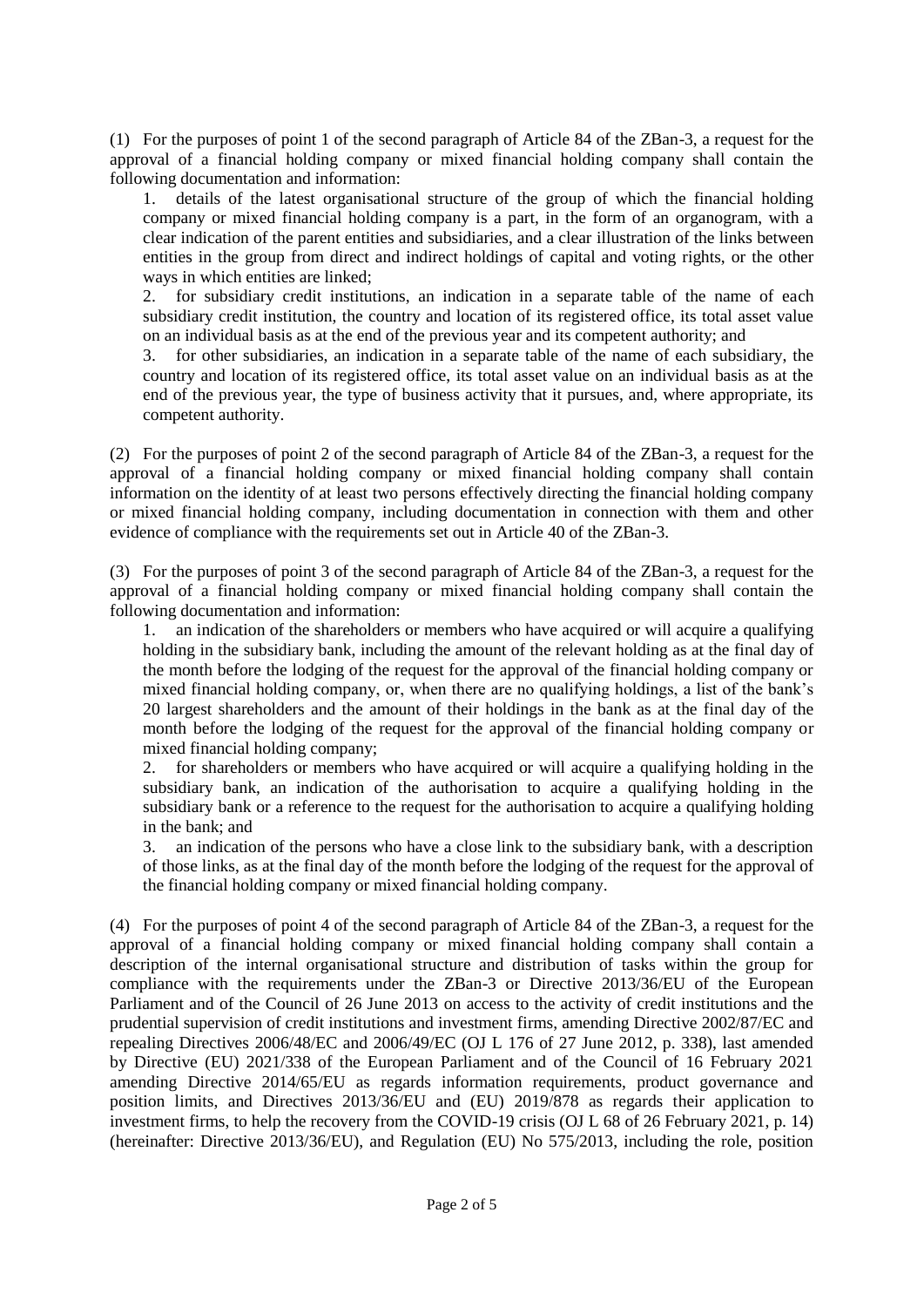and responsibility of the financial holding company or mixed financial holding company in the group. The following information shall also be attached:

1. a description of adequate policies and processes for complying with the requirements under the ZBan-3, Directive 2013/36/EU and Regulation (EU) No 575/2013, and regulations issued on their basis at group level, and internal control mechanisms, and evidence that they have been put in place at the subsidiaries;

2. a definition of the key individuals responsible for the implementation of the processes referred to in the previous point and their roles, and an indication and description of the key committees responsible for the implementation of the aforementioned processes;

3. a description of the mechanisms for preventing or managing intragroup conflicts; and

4. a description of the enforcement of the group-wide policies set by the parent financial holding company or parent mixed financial holding company throughout the group.

(5) For the purposes of point 5 of the second paragraph of Article 84 of the ZBan-3, a request for the approval of a financial holding company or mixed financial holding company shall contain the following documentation and information:

1. the articles of association of the financial holding company or mixed financial holding company or another legal document with regard to the legal form of the financial holding company or mixed financial holding company that defines the basic rules of its functioning and from which its organisational structure is evident; and

2. evidence of the fulfilment of the conditions set out in Article 55 of the ZBan-3 for members of the supervisory board of the financial holding company or mixed financial holding company or for the other supervisory body with regard to the legal form of the financial holding company or mixed financial holding company.

(6) Within the framework of the procedure for deciding on the request for the approval of a financial holding company or mixed financial holding company, the financial holding company or mixed financial holding company shall without delay submit modified, new or additional information to the Bank of Slovenia and, where appropriate, to the competent authority of the Member State in which the financial holding company or mixed financial holding company is established, if the aforementioned information modifies or augments the content of the originally submitted documentation and information referred to in the first to fifth paragraphs of this article.

## **Article 5**

## **(content of request for exemption from approval of financial holding company or mixed financial holding company)**

(1) For the purposes of point 1 of the first paragraph of Article 86 of the ZBan-3, a request for exemption from approval of a financial holding company or mixed financial holding company shall contain the following documentation and information:

1. the articles of association of the financial holding company or mixed financial holding company or another legal document with regard to the legal form of the financial holding company or mixed financial holding company that defines its business activities, and other evidence of the core business activities of the financial holding company or mixed financial holding company;

2. the latest annual report and consolidated annual report of the financial holding company or mixed financial holding company, where appropriate; and

3. a timeline of the acquisition of subsidiaries of the financial holding company or mixed financial holding company for the previous three years.

(2) For the purposes of point 2 of the first paragraph of Article 86 of the ZBan-3, a request for exemption from approval of a financial holding company or mixed financial holding company shall contain confirmation or other evidence from the financial holding company or mixed financial holding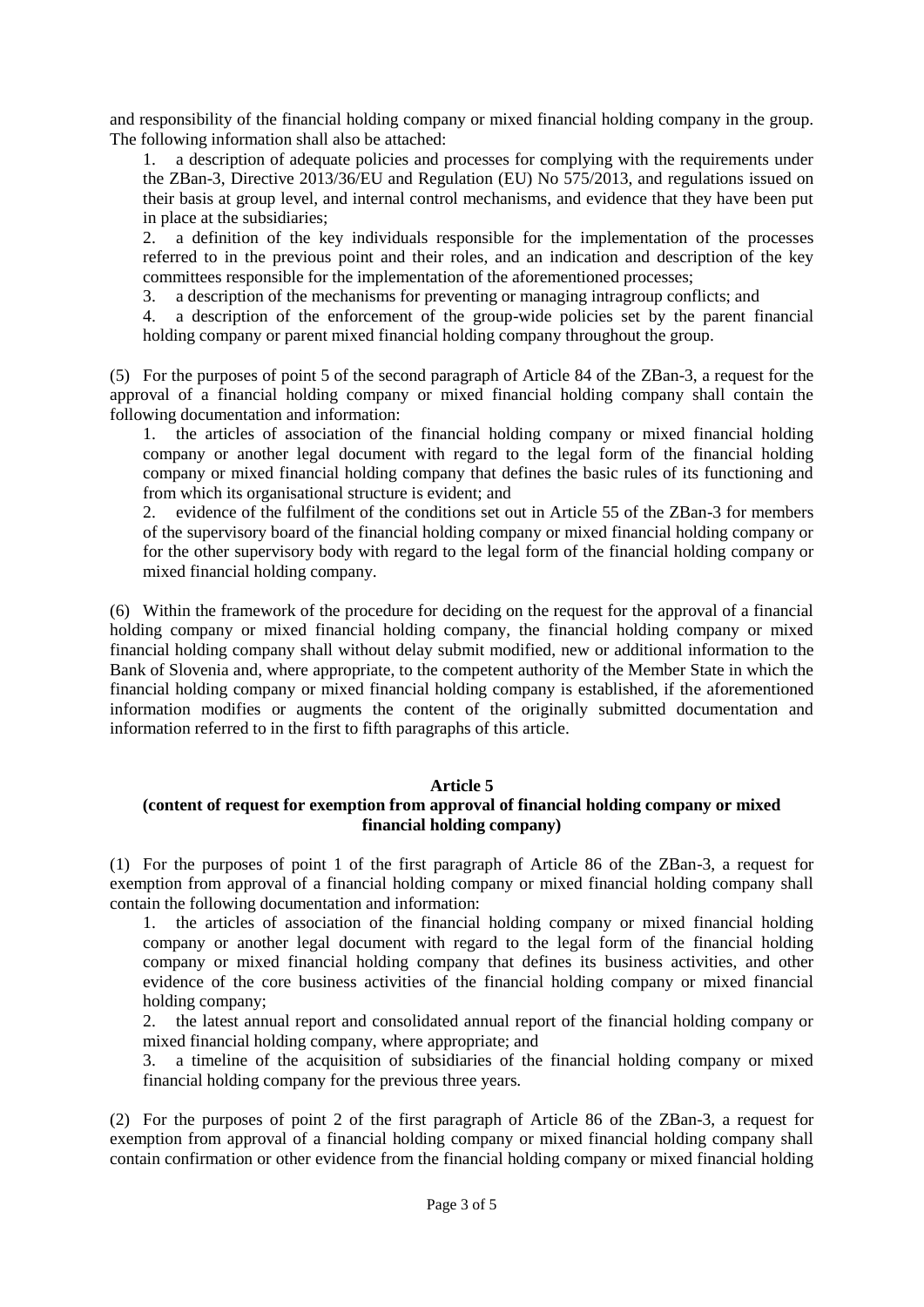company that it has not been designated as a resolution entity in any of the group's resolution groups in accordance with the resolution strategy set out by the resolution authority, confirmation of this status from the resolution authority, a copy of the group's resolution plan where appropriate, or confirmation from an entity that the newly created financial holding company or mixed financial holding company will not have any effect on the group's existing resolution strategy.

(3) For the purposes of point 3 of the first paragraph of Article 86 of the ZBan-3, a request for exemption from approval of a financial holding company or mixed financial holding company shall contain the following documentation and information:

1. the name of the subsidiary credit institution that is or will be responsible for ensuring the group's compliance with prudential requirements on a consolidated basis;

2. an indication of the credit institution that is currently responsible for meeting requirements on a consolidated basis for the entire group, where appropriate;

3. details of the decision by the management body in its managerial function of the financial holding company or mixed financial holding company or other evidence with regard to the designation of the subsidiary credit institution as responsible for ensuring the group's compliance with prudential requirements on a consolidated basis; and

4. other evidence and arguments from the perspective of legal powers and other means at the disposal of the subsidiary credit institution for effective compliance with the group's prudential requirements on a consolidated basis.

(4) For the purposes of point 4 of the first paragraph of Article 86 of the ZBan-3, a request for exemption from approval of a financial holding company or mixed financial holding company shall contain a description of the adoption of management, operational and financial decisions that affect the group or its subsidiaries. The following information shall also be attached:

1. details of the composition of the management body of the financial holding company or mixed financial holding company;

2. a description of the reporting lines between the parent financial holding company or mixed financial holding company and the subsidiaries in the group;

3. a description of the governance arrangements at each subsidiary bank, institution and financial institution, together with the relevant provisions of their articles of association or other legal documents with regard to the legal form of the financial holding company or mixed financial holding company that defines their basic rules of governance;

4. a declaration by the financial holding company or mixed financial holding company, with supporting documentation and other evidence, including an indication of the relevant provisions of the articles of association of the financial holding company or mixed financial holding company and any other legislative framework, that the management, operational and financial decisions of the financial holding company or mixed financial holding company do not affect the group or its subsidiary banks, institutions or financial institutions; and

5. the minutes of the last three sessions of the management body of the financial holding company or mixed financial holding company in its management function.

(5) For the purposes of point 5 of the first paragraph of Article 86 of the ZBan-3, a request for exemption from approval of a financial holding company or mixed financial holding company shall contain the following documentation and information:

1. details of the latest organisational structure of the group of which the financial holding company or mixed financial holding company is a part, in the form of an organogram, with a clear indication of the parent entities and subsidiaries and the position of the financial holding company or mixed financial holding company in the group, and a clear illustration of the links between entities in the group from direct and indirect holdings of capital and voting rights, or the other ways in which entities are linked;

2. for subsidiary credit institutions, an indication in a separate table of the name of each subsidiary credit institution, the country and location of its registered office, its total asset value on an individual basis as at the end of the previous year and its competent authority;